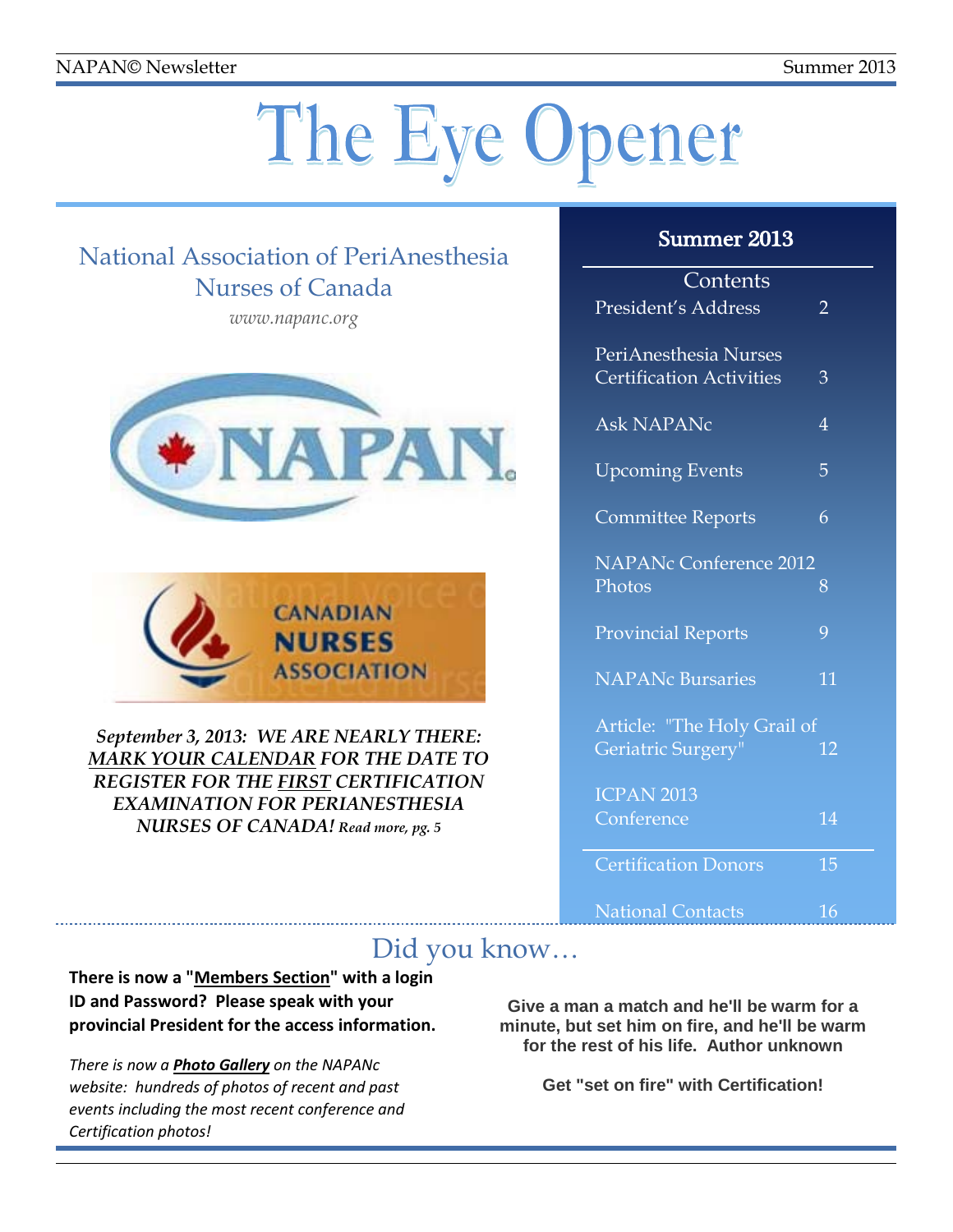## **President's Address July, 2013**



Hello PeriAnesthesia Colleagues:

Here it is already July and the summer is in full swing! Lots of rain for some of our Canadian colleagues, and we especially think of our Calgary comrades who suffered with floods in late June. We hope that you are all safe, and have recovered from these abnormal weather fronts.

Here in Ontario, we recently had a small taste of this: the Toronto area was hit with over 100 mm rain in just 2 hours, and this caused highway closures, and power outages that lasted a week in some areas. My own mother suffered from this, having no phone or internet for 3 days, and of course worrying her children immensely!

But enough of the weather! Let's talk about NAPANc activities:

The **12th Annual National Conference** preparations are well under way with the venue selected in **Regina, Saskatchewan** and the "Call for Abstracts (Oral and Poster) sent out to all of you. We are looking for PeriAnesthesia nurses on the frontline to present by either method, so don't be shy about applying for this opportunity. Mark your calendars: **May 30-June1, 2014**. We are so looking forward to this conference since it coincides with: Certification Exam takers (April 5, 2014) and the launch of the 3rd edition of the Standards for Practice. Follow this link for updates on the Conference: National [Conference 2014.](http://www.napanc.org/conference/2014-national-conference) 

**CERTIFICATION!** For all PeriAnesthesia Nurses of Canada. We are almost there! Competencies developed, exam questions created, review of the final exam completed, and practice test questions prepared. Translation into French is underway, then the competencies, information regarding exam content (ratio of questions by phases, etc.) and test questions will be uploaded to the CNA website in August! www.cna-aiic.ca. Registration on the CNA website opens **SEPTEMBER 3, 2013**.

NAPANc is still accepting donations towards the costs of development of Certification. Please, please assist us in this project: please send your donations by using this form: **[Donor Pledge Form for Certification](http://www.napanc.org/assets/Forms/NAPANc%20Certification%20Fundraising%20Donor%20Pledge%20Form.pdf)** (a link to the NAPANc website) to send in your cheque for \$2 (or more if you wish) to the NAPAN© office (address on the form). And encourage your colleagues to do the same! If every PeriAnesthesia Nurse donates a toonie, we would meet our goal of \$25,000.

The lates[t Certification Bulletin](http://www.napanc.org/images/Certification%20Bulletin%20Newsletter%20announcing%20PA%20Certification%202012%20Eng.pdf) in English and in [French](http://www.napanc.org/images/Certification%20Bulletin%20Newsletter%20announcing%20PA%20Certification%202012%20Fre.pdf) (links to the NAPANc website) notes our news for offering this exam to everyone in 2014.

**Second Edition Standards for Practice:** they are selling quickly, so get your copy before they run out. The French version is available and selling quickly too! If you are a member of your provincial association, they are very reasonably priced. Get your copy soon, or ask your employer to purchase a copy: NAPANC [Standards order form.](http://www.napanc.org/assets/Forms/NAPANc_Standards_Order_Form_English_2011.pdf)

And now for news from across the nation.... **Recent Events**:

- **1.** QPANA held their annual conference on May 11, 2013.
- **2.** MAPAN held their AGM on June 18, 2013 in Winnipeg, MN.
- **3.** Standards for Practice under revision. Ongoing approvals by the Board of Directors for final versions.
- **4.** February March, 2013: Item Writing Committees organized and exam questions written.
- **5.** June, 2013: "Exam" Committee of the Certification Exam development reviews and approves of the final examination!

#### **Upcoming Events:**

- **1.** July August, 2013: Translation underway.
- **2.** August, 2013: CNA will upload Competencies, practice test questions and "Certification blueprint" to the [CNA website](http://www.cna-aiic.ca/)
- **3.** Next National Conference: May 30- June 1, 2014. Regina, Saskatchewan

Keep in touch! And remember, Certification IS COMING: Registration for the first examination opens September 3, 2013! We are there!

Thanks to everyone for your passion and dedication to PeriAnesthesia nursing: you are the best!

Contact us at info@napanc.org anytime, and watch the [NAPAN©](http://www.napanc.org/) website for ongoing updates.

Your colleague in PeriAnesthesia Nursing,

Paula Ferguson, RN, MN, President NAPAN©, 2009-14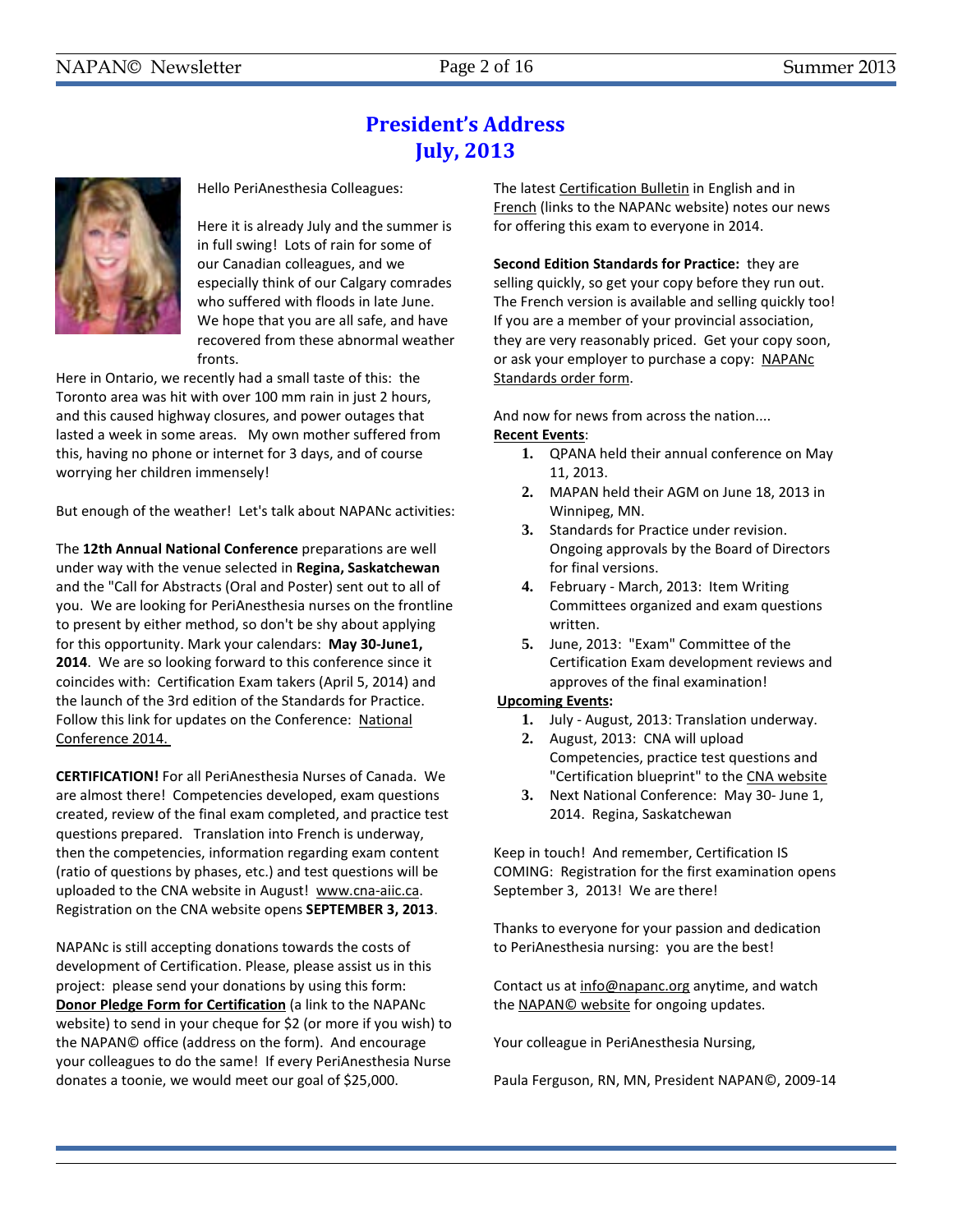# Certification for PeriAnesthesia Nurses

#### **November, 2012**

Item Writing Committees (cont'd):

### **June, 2013**

8 PeriAnesthesia Nurses from across Canada!



#2:

Sonia Boccardi, QC; Paula Ferguson, ON; Lorna Jensen, BC; Sharon Peabody, NB; Evelyn Seip, SK; Thao Le, QC; Angie Winter, AB. Standing: Leslie Patry, CNA

**February - March, 2013**

Item Writing Committees:

#1:



Left to right: Jacqueline Perrault, SK, Karen Whaley, BC, Frankie Verville, SK, Nela Crisan, ON, Fran Coates, MN, Marlene Brotzel, SK, Joanne Hamilton, AB and Dustin Shullick, ASI Coordinator

Left to right: Marion Power, NS; (ON), Mary Ellen Henneberry (NS), Left to right: Marianne Kampf Keitha Kirkham (ON), Simone Towle (NS), Tammy Gallagher (ON), Louisa Bartlett (AB), Jennifer Richmond (BC), Noreen Todaro (QC), Diane Buckley (ON).

#3:



Left to right: Lynn Buchanan, AB, Nancy Rudyk, ON, Linda Fritz, AB, Robin Wood, ON, LaVonne Kolb, SK, Cathy Barrow, ON, Natasha Butler, ON

> **CANADIAN NURSES**

**ASSOCIATION** 



Exam Committee



Left to right (sitting): Paula Ferguson, ON, Dory Glaser-Watson, AB; Laura McNulty, NB; Thao Le, QC; (standing) Leslie Patry, CNA; Evelyn Seip, SK; Sandra Robinson, ON; Dustin Shullick, ASI Coordinator; Daphne Whalen-Brake, NL; Laura Van Loon, SK.

## **Did you know?**

NAPANc representatives are working with **Accreditation Canada** to revise the *"PeriOperative and Surgical Practices Standards"* standards in Ottawa throughout this past year? This revised document will be in use in 2014. Watch for it when you are next accredited!

NAPANc also consulted on the "Independent Medical/Surgical Facilities" standards with Accreditation Canada in 2011 and suggested revisions to the Phase I and II recovery periods in terms of best practice. These standards are currently in use.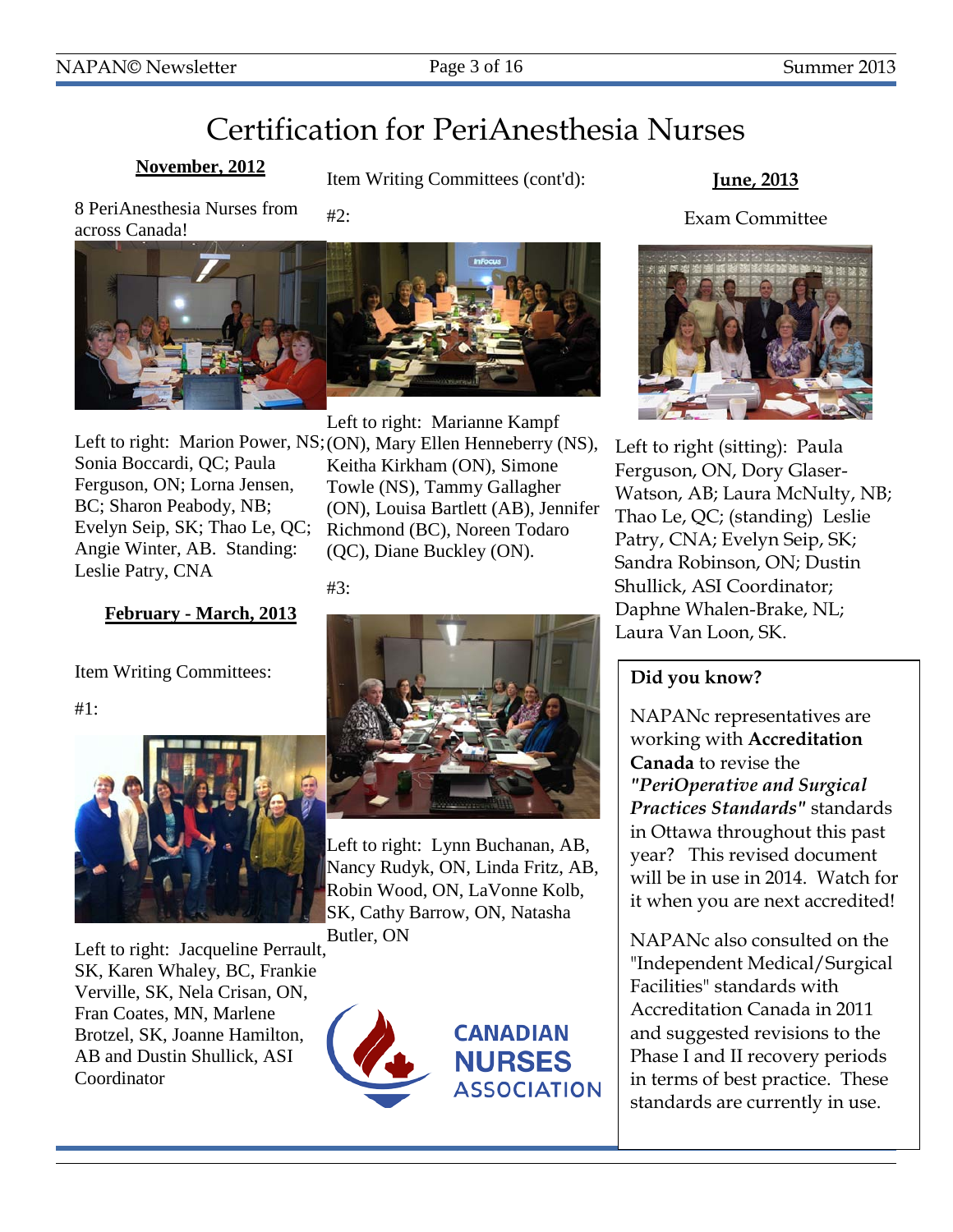

Ask NAPAN



We have recently begun to send our Pediatric patients to a fellow adult hospital for some specialized surgical procedures. We also send one PeriAnesthesia Pediatric RN to recover them in the adult PACU. What is the best/safest process in order to create some guidelines for this process? Please send your responses to info@napanc.org.

#### NAPANc's response:

If your nurses are covered under the hospital liability insurance (i.e. are treated like staff when on site at the adult hospital), then this arrangement seems appropriate. Sending one Pediatric-expert perianesthesia RN to the other adult site when they perform surgery is not a new practice. The Pediatric Anesthetist should remain on site in case of airway emergency, and the need to manage other emergencies where pediatric-dosaged medications are required. the second experienced PeriAnesthesia nurse can be from the adult population, and this would be safe practice. As we quote in our Standards, "Two Registered Nurses, both competent in PeriAnesthesia nursing in the PostAnesthesia Phase I level of care, must be present in the same room at all times where the client is receiving the PostAnesthesia Phase I level of care; this minimal staffing requirement must be observed at all times in this phase."

*Doctors heal the wounds:* 

*Nurses heal the soul.*

*Author Unknown*

What is the correct number of PACU stretcher bays per OR space.Your input on this issue would be greatly appreciated . Please respond to info@napanc.org.

O UAs per the NAPANc Standards for Practice, p. 92:

3.1.1 Space to accommodate stretchers or beds: four (4) feet between stretchers, or seven (7) feet from center of bed/stretcher space to center of next space (Phillips, 2004)

3.1.2 Availability of 1.5 to 2 bays per active Operating Room (Drain & Odom-Forren, 2009; Phillips, 2004)

NAPANc Standards Committee



We recently revised the discharge policy based on the standards to emphasize scores as opposed to time frames. We were having a few issues/questions with regards to the discharging post general anesthetic and I was wondering what other people in the country were doing. We currently require three consecutive checks of 9/10 post GA for discharge from PACU. Could you ask the question regarding specific criteria for discharging post GA from PACU.

**O**The NAPANc Standards have information regarding discharge criteria and scores in the Standards for Practice (see Resource 5, p. 148. Neither Aldrete or Chung dictate 3 checks of 9/10. One will suffice.

NAPANc Standards Committee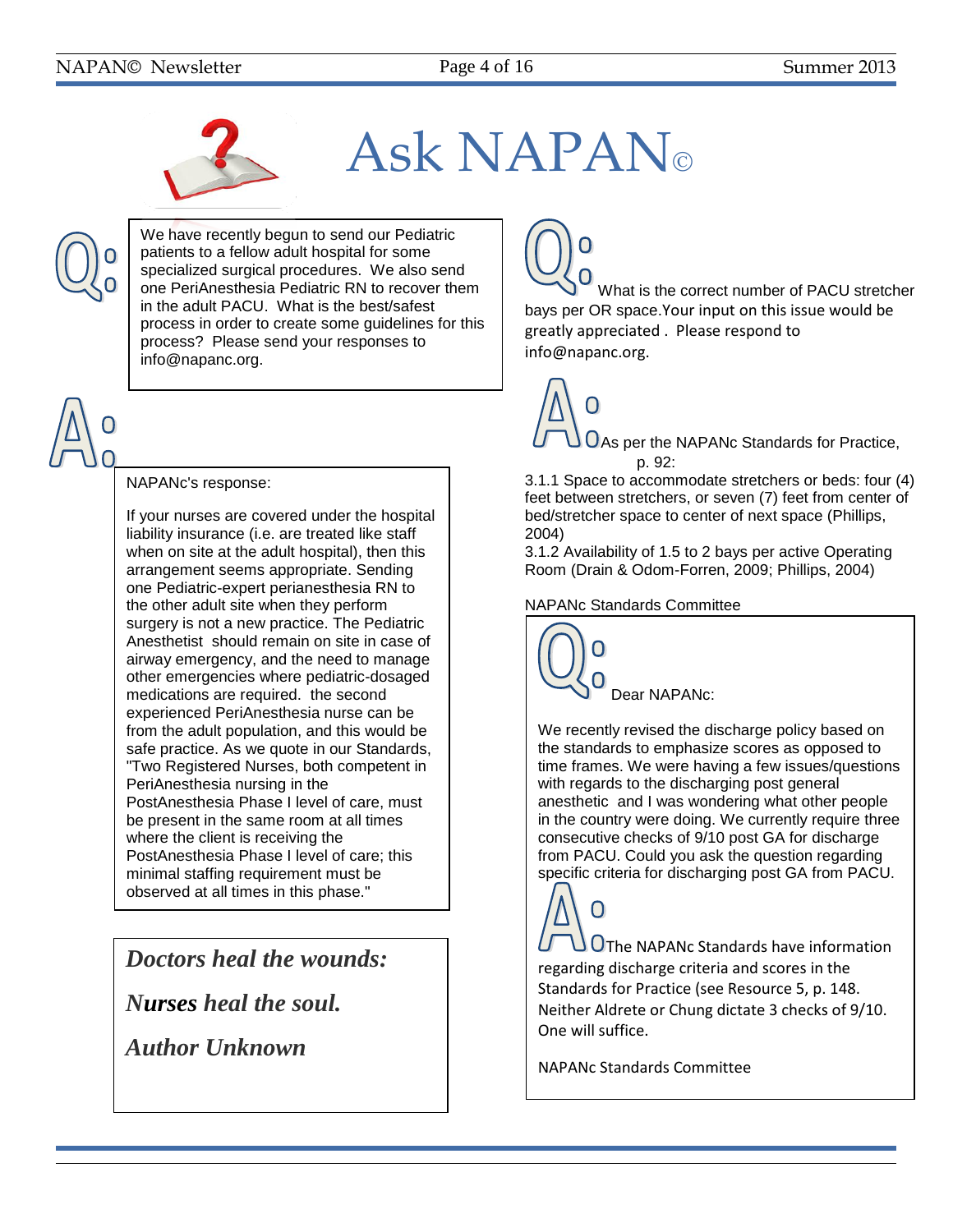This question is in regard to patients undergoing a bronchoscopy:

- 1. Where are these patients initially recovered?
- 2. If they are in phase II and bypassing phase  $I can$ an RN or R/LPN recover?

 $\Box$  NAPANc supports the role of the Registered Nurse in Phase I recovery. If the patient is still in Phase I (unable to maintain their own airway, has not met the vital elements, ie. hemodynamics), then this patient should be considered in Phase I Recovery and should be cared for by a Registered Nurse. If the patient is in Phase II, i.e. able to guard own airway, has met discharge criteria from Phase I, the RN must still supervise the recovery of this patient. As per NAPANc Standards, 2nd edition, p. 118: "The RPN must work in collaboration with the RN"

NAPANc Standards Comittee

Do you require a minimum number of years nursing experience, or surgical experience prior to accepting nurses to work in the PACU? If yes how many? Are your nurses required to have BLS? ACLS?

UNAPANc Standards recommends a minimum of one year of Critical care experience, preferably with surgical experience. The PACU is a Critical Care unit. BLS and ACLS are both required for providing safe care to patients in Phase I.



Support Certification: Buy a Mountie Bear! Contact info@napanc.org to find out how!

#### Updates:

CERTIFICATION FOR PERIANESTHESIA NURSES IS A REALITY!

SEPTEMBER 3, 2013:

REGISTER FOR YOUR CHANCE TO BE ONE OF THE FIRST PERIANESTHESIA NURSES OF CANADA TO BE CERTIFIED AND ADD THE DESIGNATION: PANC(c) TO YOUR NAME

**NAPAN's 12th Annual National Conference will be held in Regina, Saskatchewan on May 30/31-June 1, 2014 at the Delta Regina Hotel: 1919 Saskatchewan Drive Regina, SK S4P 4H2 Toll Free: 1-800-209-3555 Phone: (306) 525-5255** [www.deltahotels.com](http://www.deltahotels.com/)

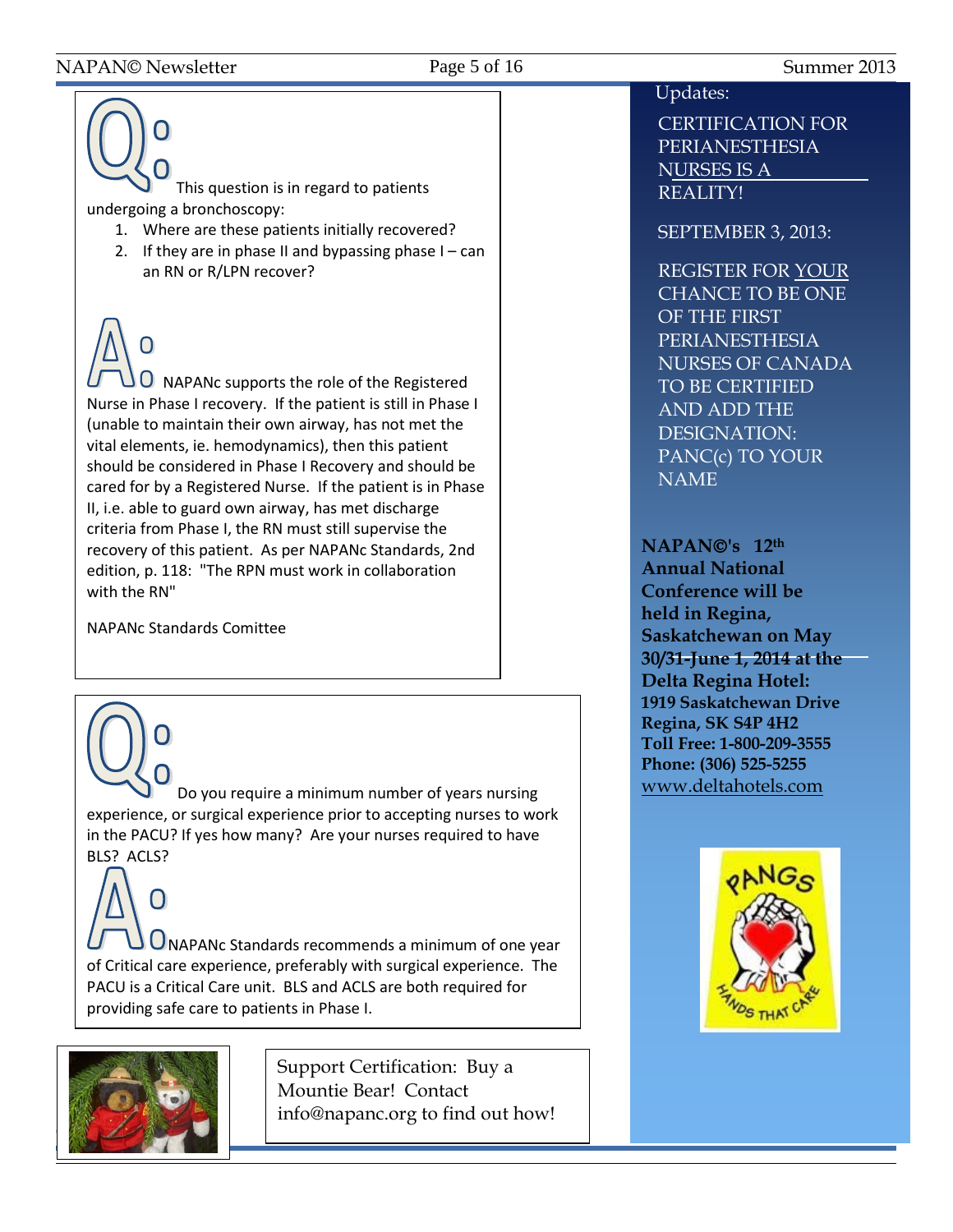#### **Nominations Committee Report to the Board of Directors June 5, 2013** The Nominations Committee has been sending invitations to those volunteers who have been considered for Executive and Committee Chair responsibilities. Vacancies currently exist for the following positions: • Treasurer-Elect; • Secretary-Elect; • Fundraising Chair An update has been added to the website, with a section in the Front Page Slideshow, "NAPANc Needs Your Help" to encourage involvement from our membership. Please let me know if you would like to put forward a nominee or have any questions. Respectfully submitted, Laura Van Loon, Chair Nominations Chair Immediate Past President, NAPANc \_\_\_\_\_\_\_\_\_\_\_\_\_\_\_\_\_\_\_\_\_\_\_\_\_\_\_\_\_\_\_\_\_\_\_ **Standards Committee Report for BOD June 5, 2013** Committee members: Laura Van Loon, SK, Chair; Paula Ferguson, ON, President, NAPANc; Laura McNulty, NB, President-Elect, NAPANc; Louisa Bartlett, AB Secretary for Standards Committee; Simone Towle, NS sub-committee specific standards and resources; Nancy Forbes, NS; Daphne Whale-Blake, NL; Robyn Vinck, MB; Nela Crisan, ON; Bernard Bachaalany,QC; Thao Le, QC Paeds sub-committee; Amanda Hunt, NB; Dory Glaser-Watson, AB; Dr. P. Fiset, MD Advisor, Paeds sub-committee, QC These are a dedicated team of registered nurses who have really buckled down to work to move our reviews along. I expect that in order to accomplish our timetable that we will be meeting during the summer months. When quorum is not met, the meetings become business only with an email vote to follow by the committee so we can get the business completed. Meetings: Oct 18, 2012, Feb.5, March 7, March 20, April 29, May 29 **Standards Committee Report for BOD June 5, 2013 (cont'd)** We are already in progress of revising these standards for the 3rd edition with anticipation of publication in May, 2014. The next revision will include a Pediatric Resource, our Position Statement for the Nurse Practitioner in Anesthesia and updating and adding to the existing Standards for Practice. Laura Van Loon, Chair, Standards Committee NAPANc **\_\_\_\_\_\_\_\_\_\_\_\_\_\_\_\_\_\_\_\_\_\_\_\_\_ Fundraising Committee Report to the Board of Directors June 5, 2013 Charitable Number: Revenue Canada** The President received confirmation of approval for Charitable Status with Revenue Canada, and as such we will now be able to give Receipts "for Income Tax Purposes", which we hope will encourage and increase donations for Certification, Standards for Practice and other bursaries and awards. **Fundraising for Standards for Practice** Thanks to all the individual donors and provincial perianesthesia groups, and others who have provided the necessary funds for completing this second edition of NAPANc Standards for Practice. Anyone wishing to donate to our Third Edition, please mark your donation to the Standards Publication so that we can acknowledge your contribution on the cover, website & newsletter. **Sponsor a Certification Bursary!** Would you like to have a Bursary in your name to give to one of our PeriAnesthesia Nurses who completes Certification? If so, please contact me: lvanloon2001@yahoo.com Laura Van Loon, Fundraising Chair **Website "Committee" Report to Board of Directors June 5, 2013** Updates since February, 2013: Front Page Slideshow: added "NAPANc supports RN role in PreAnesthesia Phases 2013" with link to information regarding position statement. More information and photos for Certification added to the website, under "Education -> "Certification", and in the "Photo Gallery". Updated Provincial application forms, conference updates as requested **Spotlight:** Sharon Peabody, winner of the Lynn Childs award. New Additions: Membership login: added more information, including newsletter, financial reports, Board minutes. Members Only Login: Full newsletter, financial information, Board minutes and other confidential membership information. *New photo gallery*: with 4 photo albums (Certification in the making; NAPANc conference 2012; ICPAN, 2011; NAPANc conference 2011; NAPANc archives) Added photos to Aseptic Surgery Forum information. Inquiries to [info@NAPANc.org](mailto:info@NAPANc.org) : - Standards orders via website interactive forms - Info re: National Conference 2013/4 updated - Questions re PACU etc.: saved for newsletter Respectfully submitted, Paula Ferguson , Website Chair  **Committee Reports**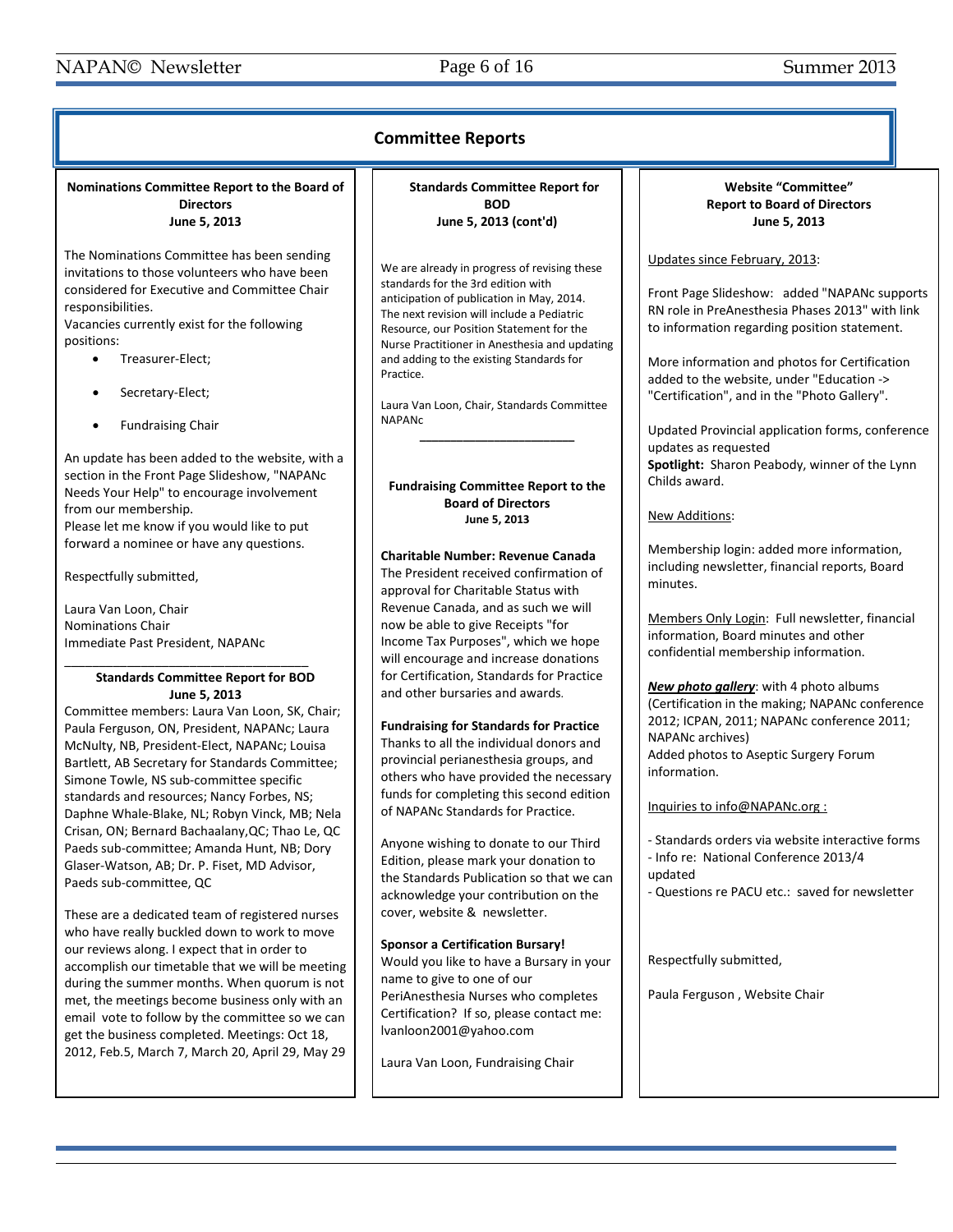#### NAPAN© Newsletter Page 7 of 16 Summer 2013

#### **Newsletter "Committee" Report to Board of Directors June 5, 2013**

- A. Last Newsletter: February, 2013:
- 1. Positive feedback
- 2. Content of "Ask NAPANc": using emails that come in
- 3. Send articles please!
- B. Next Newsletter: June, 2013: Inclusions:
- 1. Link to Certification update and new photos
- 2. Sponsorship Opportunities for: 1) Certification with link to: interactive order form for Sponsorship of Certification 2) Information re: NAPANc Bursaries
	- 3) Sponsorship for Certification Bursaries
- 3. Updated list of Certification Donors
- 4. Link to "Join NAPANc: Nomination Forms"
- 5. Notice of Membership Login: contact your provincial rep
- 6. Standards for Practice: with order form (link)
- C. Distribution: Timeline: All Provincial Presidents ensure distribution of NAPANc Newsletter within 2 weeks of receipt to all NAPANc members in their provinces
- D. Members Only Login: Full newsletter, financial information, Board minutes and other confidential membership information.

Respectfully submitted,

Paula Ferguson, Interim Newsletter Editor , 2013



#### **Conference Committee 2014 Report June 5, 2013**

The next and 12th National PeriAnesthesia Nurses Conference will be held in Regina Saskatchewan, hosted by PeriAnesthesia Nurses Group of Saskatchewan (PANGS), on May 30/31- June 1, 2014 at the Delta Regina Hotel.

The Call for Abstracts for presentation will be sent out shortly.

The conference program is under construction and will also be added to the website and sent out to all

#### *Watch the NAPANc website for updates: www.napanc.org*

The Delta Regina Hotel is located at:

**1919 Saskatchewan Drive Regina, SK S4P 4H2 Toll Free: 1-800-209-3555 Phone: (306) 525-5255** [www.deltahotels.com](http://www.deltahotels.com/)







#### **Certification Committee Report to Board of Directors June 5, 2013**

Since the last meeting, 24 volunteers have met in February and March, 2013 in Ottawa to write examination questions for the Certification Exam. The "Exam" sub-committee have also met in Ottawa in June to determine which questions will be on the first exam, who will be eligible to write, the passing grade and much more. The exam will be translated into French and we will be able to register to write it by September 3, 2013.

Question: Cost for the exam: Varies by province, \$550 on average (Bursaries will be offered through NAPANc and provincial PeriAnesthesia Nursing Associations).

How are we going to prepare ?– we will be developing a prep/study guide to assist the members in exam preparation. Once you have registered, you should receive the prep guide.

Can foreign nurses write the exam?–you must be a member of CNA to write the exam, or pay an additional fee.

Do we know where we will be writing?

There will be multiple sites throughout Canada to write the exam. It will be written on the same date, April 5, 2014 across the country, and is still paper based. Please go to www.cna-aiic.org for further information on registration, fees, and dates.

Paula Ferguson,

Chair Certification Committee,

President, NAPANc 2009-14.

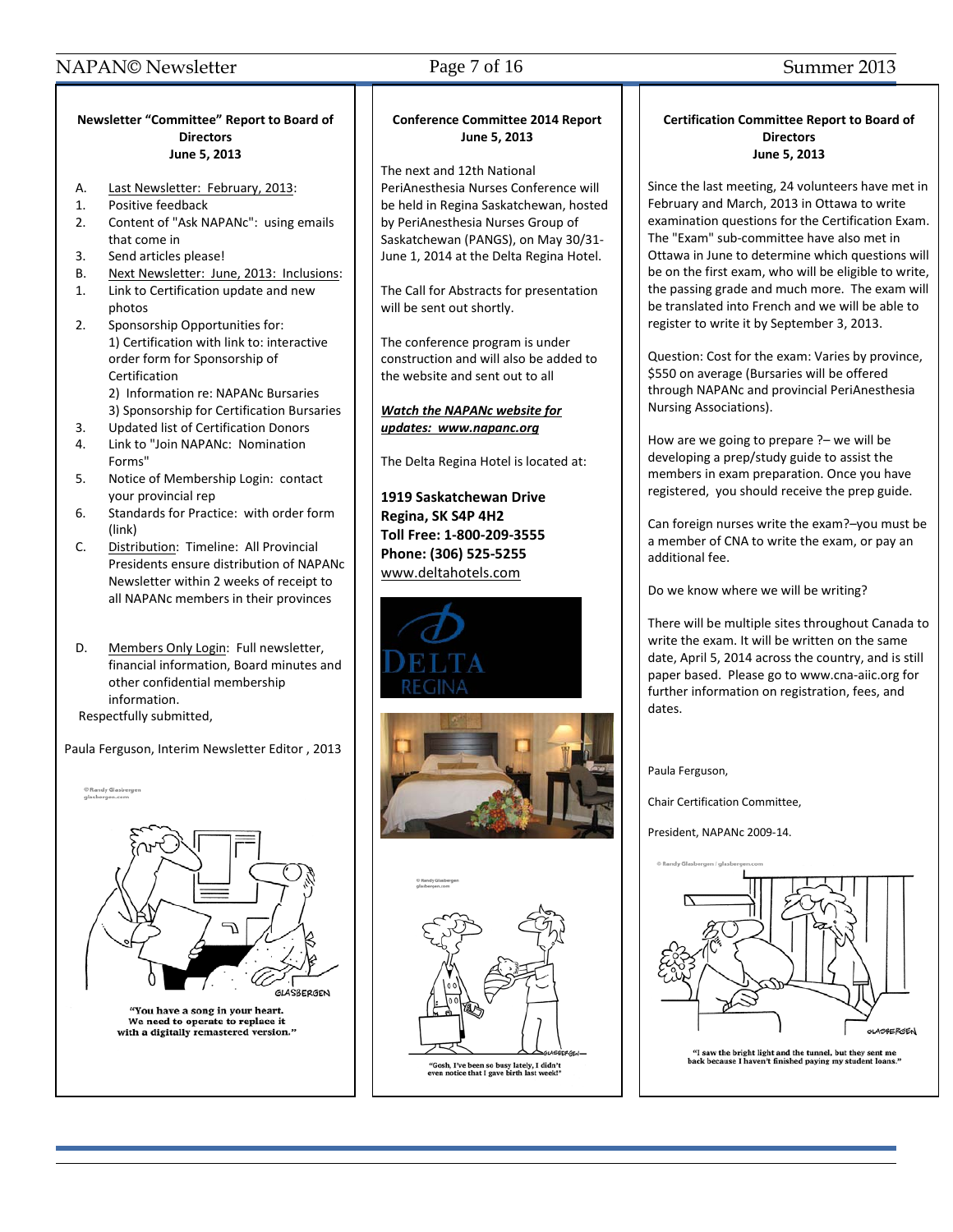#### NAPAN© Newsletter Page 8 of 16 Summer 2013

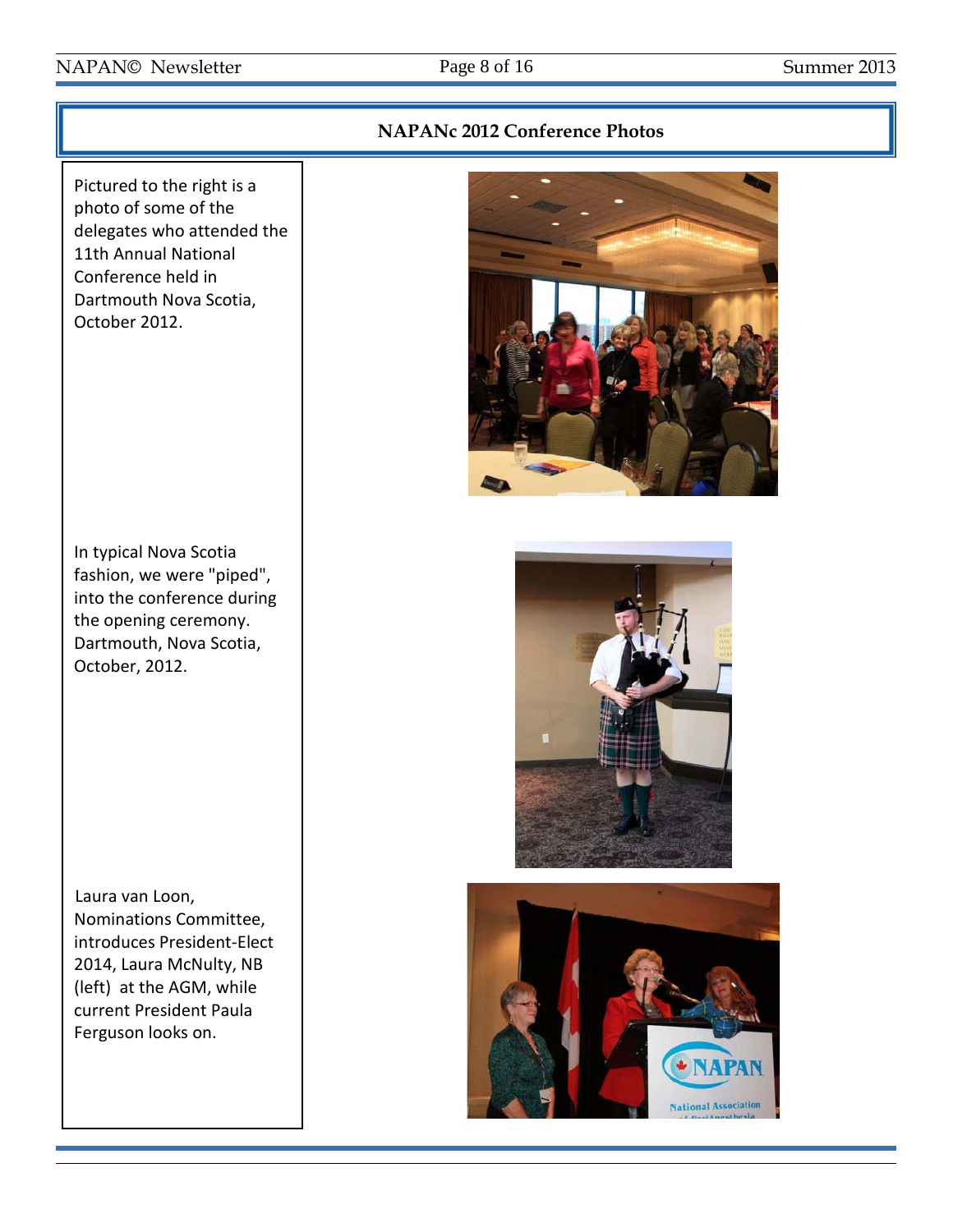#### **Provincial Reports**

#### **OPANA**

OPANA is currently planning our next provincial conference to be held Nov. 2 and 3<sup>rd</sup> at the Nottawasaga Inn, Alliston Ontario. Marianne Kampf and Cher Jackson are the co-chairs of the planning group and are being supported by an enthusiastic group. The details are on OPANA website, [www.opana.org.](http://www.opana.org/)

Submitted by Deborah Bottrell President, OPANA

#### **QPANA - AIPAQ**

**Membership 2012- 2013** Up to present time, there are 115 members.

#### **QPANA 20th ANNUAL CONFERENCE**

The QPANA 20<sup>th</sup> Annual Conference was a successful event, with 121 attendants. It was recognized for 6 hours of accredited continuing education by the University of Montreal.

#### **PROMOTING AND SUPPORTING THE NATIONAL CERTIFICATION**

QPANA is proud to have the opportunity to actively participate in the certification process in collaboration with the NAPANc, CNA and other colleagues across the country. Next meeting will be in Ottawa for the Exam Committee, from June 24-28, 2013. It happens that June 24 is the Quebec Day

At the conference, the good news was brought up during the General Assembly and a table was reserved for the certification posters as well as to expose bilingual promotional materials for the upcoming Certification Exam for PeriAnesthesia Nurses.

CNA had kindly sent enough promotional materials that every participant had them to bring back to their working place.

QPANA would like to thank you Ms Paula Fergusson, the NAPANc President, for her presence at the certification table to answer to questions as well as having a short speech to the participants about this topic.



#### **QPANA - AIPAQ (cont'd)**

#### **PROMOTING OF THE STANDARDS**

Through publicity e-mail sent to all the participants prior to the conference, QPANA was able to sell seven standards for practice.

Kind regards, Thao Le QPANA President and National Representative

#### **PANNB/PEI**

Hello to all my fellow PeriAnesthesia nurses across Canada

As reported in October at our annual meeting in September we were unsuccessful in securing a new executive. The directive of the meeting as per our constitution and by-laws was for the executive to continue to see a president elect.

Thirty one of our 67 members were in attendance at the national conference. A lunch meeting of PANNB/PEI was held and I am pleased to announce that Amy Powers from the Moncton City Hospital (PACU) has accepted the position of president elect. This is very exciting as Amy will bring the expertise and energy of youth into our group. Jodi McNamara and Amanda Hunt will step up to fill the positions of treasurer and secretary.

We were all in agreement that ANSPAN hosted a super conference. Education sessions were well varied and very informative and interactive. Food and accommodation were very good and the hospitality was over the top.

I would like to encourage everyone to start working on a membership drive fresh faces and ideas along with the experience of the faithful are what will grow our association.

Sincerely Laura McNulty, President PANNB/PEI



"Remember, only gravy in his drip. He's on Atkins."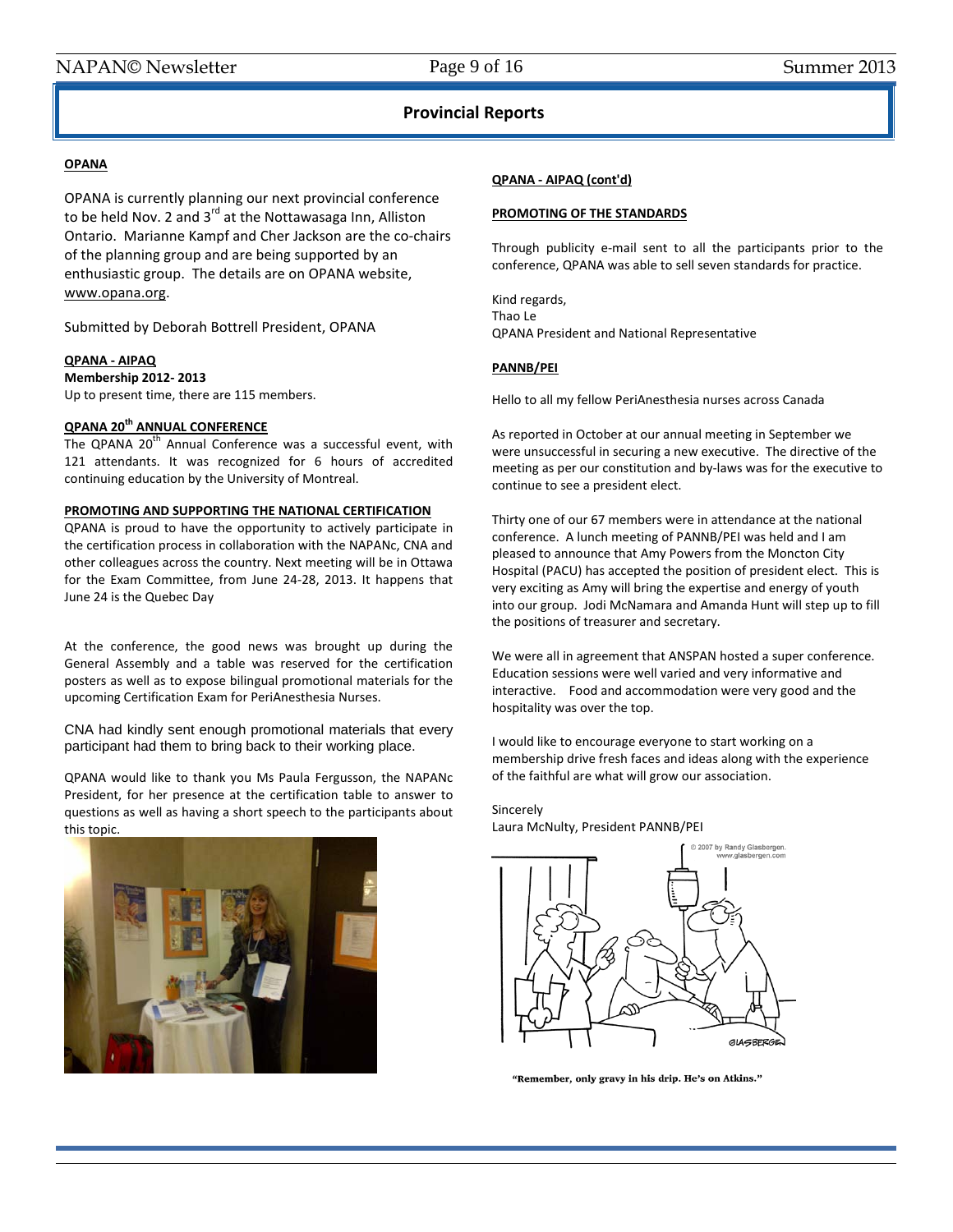#### NAPAN© Newsletter Page 10 of 16 Summer 2013

#### **MAPAN**

The executive of MAPAN is pleased to announce that Robyn Vinck has agreed to represent Manitoba on the Standards Committee. I believe she has communicated with Laura. She is a great nurse with some varied experience and a love for learning and involvement.

We had a journal club meeting in October that was fairly well attended and Melanie Connors led the group in the topic of pain management.

Our Christmas/education session was a presentation by an anesthesiologist who does missions in India for a program that does cleft palate surgery followed by a celebration.

I am thrilled to be attending the item writing session in Ottawa Feb. 25- March 1. The process continues on our path to certification!

Our spring workshop is starting to take shape and membership month is here.

Respectfully submitted by Fran Coates, President MAPAN

#### **PANBC**

PANBC is having a great year in 2013. There is a lot of support for PeriAnesthesia Nursing in British Columbia. Our paid membership to date for 2013 has reached 109. We have joined the ARNBC as a specialty group. This is also a new group in British Columbia, so this role is very new to us. Presently it is a networking group. It is keeping PANBC in the loop of the all changes that are happening in BC. It also has shown us that other specialty associations are functioning in a similar manner to us. It has been a great support for PANBC.

Our provincial contract was up in April 2012. The BC RN's are in the process of waiting for the changes of the new contract to be implemented. This contract changes the work week to a 37.5 hour work week. All the Nurses in BC will be changing their work schedules to meet the new work hours by September 2013. Everyone loves a rotation change!!! There is a lot of work going on around this.

PANBC held an election at our AGM in November 2012 and are proud to announce our new Executive. Presently they are as follows:

Lorna Jensen-President (one year term) Vacant- President Elect Ingrid Harrison- Secretary (one year term) Vacant-Secretary Elect Sabine Wadhams-Treasurer/Registrar Vacant- Treasurer/Registrar Elect Christine Jerrett-Regional Representative Marylou Drescher- Treasurer/Registrar past

We are actively recruiting new executive and are trying to put an advertisement in the CRNBC newsletter so that it may reach nurses who do not know about us already.

We are meeting by Skype on June 25<sup>th</sup> 2013 to start planning our next educational day.

It will be called "The Changing Tides of PeriAnesthesia Care" at Morgan Creek Golf Course, Surrey, British Columbia on October 26, 2013. Fraser Health just had a very successful Critical Care education day which we encouraged our PACU nurses to attend since our specialty had evolved to such a critical care level. PACU Nurses are feeling the need to stay current and update in both specialties. It shines a light on how our practice has evolved into PeriAnesthesia Critical Care Nurses. BCIT has decided not to continue with the creation of a PACU specialty course for BC. This is a setback for PACU nurses in BC. . Presently the Vancouver Community College course is not being offered and we hope that it will soon be revised to reflect the needs of the Critical Care PeriAnesthesia Nurses for British Columbia.

We are very excited and looking forward to our next educational day in October 2013. Our guest speaker was Dr. Laugh. He completed a great day with a fun and happy ending and look forward to laughing with him again this year. . We have a feeling that this is going to be another great year for PANBC

Lorna Jensen President PANBC

#### **ANSPAN**

President – Simone Towle Secretary – Sandra Newton Treasurer – Donna Burris Education Coordinator – Susan Allen Immediate Past President – Maureen Landry This is my first NAPANc board report as incoming ANSPAN president.

I have chaired three ANSPAN meetings Jan.21, March 18, & the May 11, 2013 AGM.

The Association of Nova Scotia PeriAnesthesia Nurses (ANSPAN) opened membership APRIL 1 for the 2013- 2014 year –we have 54 members registered. Certification coming in 2014 should increase numbers as well.

Our ANSPAN website is still a project in the works but will now take priority. The link is [www.anspan.weebly.com](http://www.anspan.weebly.com/)

Our education sessions and meeting held: March 18, 2013- Dr.Rob Rideout –"Anesthetic Agents". For the first time we trialed Teleconferencing our meeting provincially .Our Nursing director of Periop Karen Mumford kindly agreed to fund the calls .We had 6 nurses from the Valley region on the conference with success. We are hoping to reach more of the members at distant sites & NFLD next meeting June 17, 2013.

Hosted our Annual education day and AGM May 11, 2013 with excellent speakers "a great success!" 31 PeriAnesthesia nurses attended. Topics on the agenda: 1.Anesthesia Trends, 2.Some Like it Hot –perioperative hypothermia, 3.Acupuncture & Acupressure for perioperative pain control 4. Perioperative Health professional education, development and support in Rwanda by North American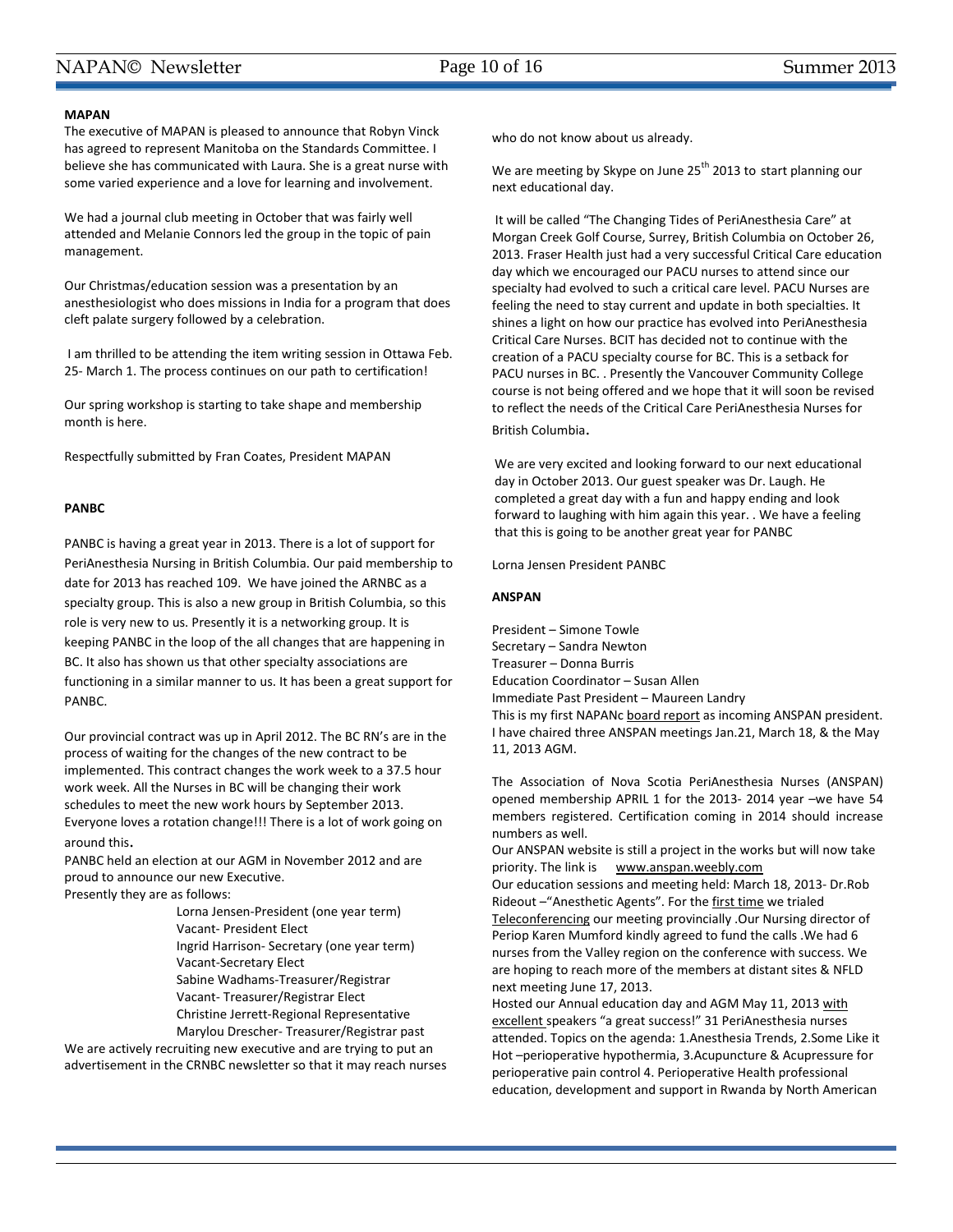#### **ANSPAN (cont'd)**

l

Perioperative Health Care providers. AA's scope of practice clarification in PACU discussed .Consulted with NAPANc; President Paula Ferguson, researched Anesthesia position statements & NAPANc standards more info on AA's needed.

March 11 Mary Ellen Henneberry & Simone Towle from ANSPAN took part in NAPANc exam writing questions for certification. We felt honored, an unforgettable experience with our nursing peers from across Canada .We have been promoting certification since with posters in PeriAnesthesia areas , certification info sent out in ANSPAN minutes. At May 11 AGM we promoted the need for PeriAnesthesia Nursing specialty certification. We circulated PeriAnesthesia certification info pamphlets from CNA. Mary Ellen Henneberry & I answered a variety of questions for preparation.

#### *The future is bright!*

Respectfully submitted, Simone Towle – President ANSPAN

#### **PANGS**

PANGS will have a meeting by Skype towards the end of June 2013. Unfortunately, we were unable to convene a meeting at the SRNA Member Links Night last May 30<sup>th</sup> in Saskatoon. As everyone is aware, the winter travelling conditions were especially bad and members living in the southern part of the province were unable to attend.

NAPANc 2014 AGM & Conference Committee met April 25, 2013 to discuss ideas and progress. The potential speakers list was narrowed down. We will try to have the call for Poster & Oral

Abstracts out by the end of June 2013.!

Kathy Jellow, President, PANGS

#### **PANA-SAC (Alberta South)**

PANAsac held a successful workshop on February 9, 2013 at the South Health Campus which is slated to open for surgeries in April 2013. Our workshop agenda included these sessions:

• Vascular Surgery: Past, Present & Future – Dr. Paul Petrasek

• Regional Anesthesia: Implanted epidurals for Palliative Care – Dr. Kelly Shinkaruk (Anesthesiologist).

• Healthy Lifestyles in Cancer Prevention & Survival: Latest Scientific Evidence – Dr. Christine Friedenreich (Epidemiologist).

• Legal Implications of Documentation – Lenora Thorkelson RN **Membership**

Currently, we have 52 members from the Calgary area for the 2013 - 2014 membership year. The registration to our workshop automatically registered members for the coming year to PANAsac. Midway through the workshop, we held our Annual General Meeting. Our minutes are attached.

We currently seek new members to the Executive. We have a member who is interested in forwarding her name for the position of Secretary. We will seek to elect this member in a future PANAsac meeting

Our current Executive members are:

- President Dory Glaser-Watson
- Vice President Vacant
- Secretary Vacant
- Treasurer Faisal Kassam
- Web Director Yvonne Klaver

#### **Vision**

Our vision to reach out and network with other PACU Nurses within Calgary and southern Alberta is ongoing. We have been successful in connecting with PACU nurses in Lethbridge, Medicine Hat & Brooks. We are including PeriAnesthesia Nurses in other surgical settings such as Day Surgery, Labour & Delivery and surgical / procedural units.

The Executive and members of PANAsac continues to feel very positive and encouraged by the collaborative processes that we have accomplished to date in order to keep PANAsac operational. We are looking at options with PANAnac. We are committed to move forward with initiatives that promote and maintain excellence in PeriAnesthesia Nursing in Southern Alberta and facilitate collaborative practice between surgical nurses in Alberta.

#### **Activities**

Meetings with an educational session and day workshops are planned throughout the year. We will hold another meeting to elect new members to our executive in Sept/Oct 2013. We are appreciative of NAPANc's support.

Respectfully submitted,

#### Dory Glaser-Watson,

President , PeriAnesthesia Nurses of Alberta – Southern Alberta Chapter

#### *NAPANc is proud to announce the following Bursary opportunities for PeriAnesthesia Nurses across Canada*:

- One Bursary per Provincial Association (9 Bursaries in total) to attend our National Conference each year.
- *New for 2013!*

*3 Bursaries, one for each region (west, central and east) for Certification Exam Registration costs (value up to \$550)*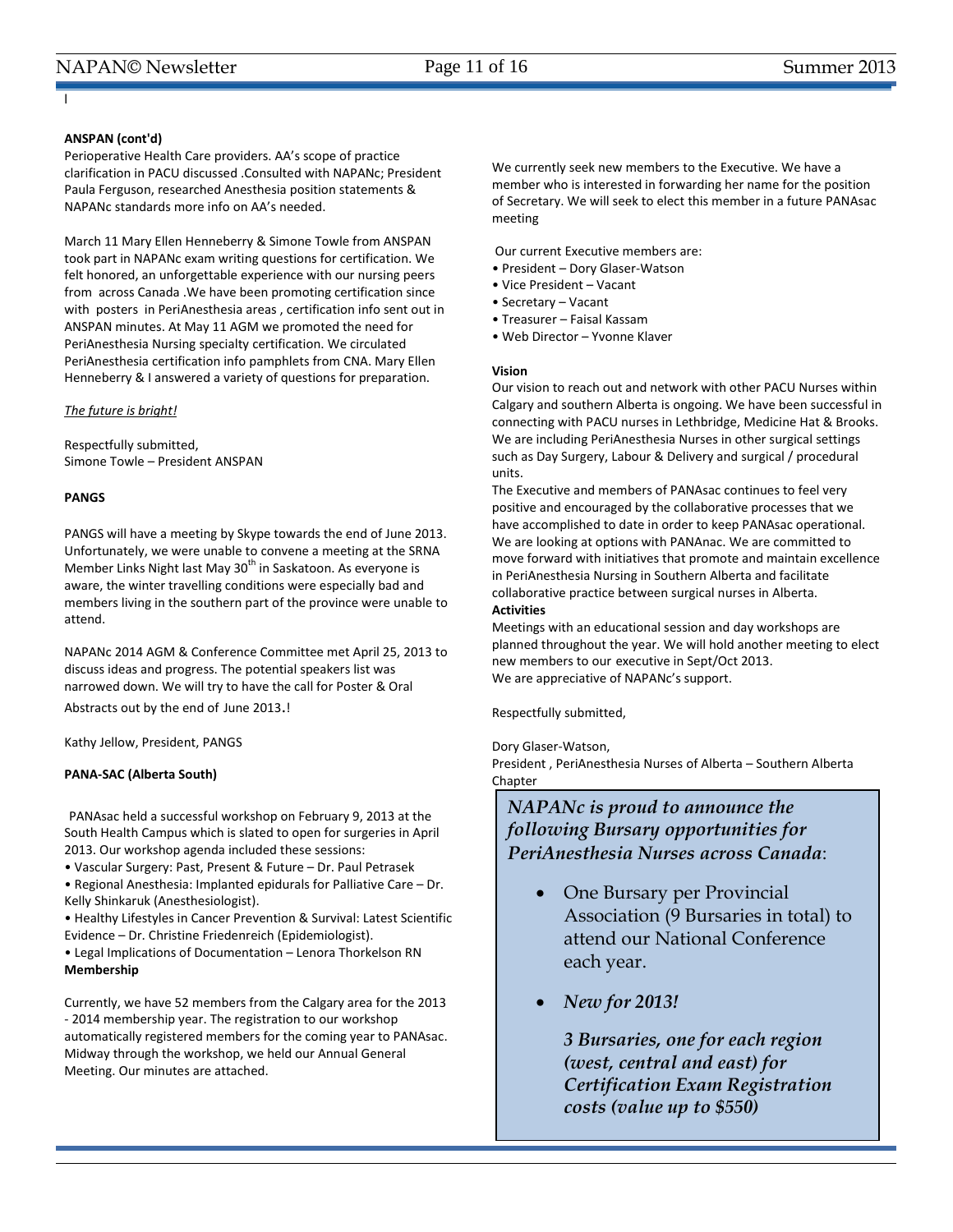#### **PANA - NAC (Alberta North)**

Members of the Executive: President Angela Winter; Treasurer: Charlette Opper Secretary : Janie-Rae Crowley

There is much excitement and anticipation for Certification amongst PANAnac members. Planning for PeriAnesthesia Nurses Week is in full swing. Events arranged include Cup Cake Monday; Wild Funky Sock Tuesday; Pizza Wednesday; Cookie and Coffee Thursday; Pot luck Friday and as a grand finale to PeriAnesthesia Nurses Week we are hosting our 3<sup>rd</sup> annual Perianesthesia Symposium with 4 speakers and a lunch on Saturday Feb 9<sup>th</sup>. The last two symposiums were very well attended and a great recruitment vehicle. PANAnac is also holding a full day Adult Acute Pain Symposium on May 17<sup>th</sup>. The profits from this event will be used to create bursaries to support members attending ICPAN 2013.

A PANAnac member has been selected as one of the speakers at this event which is very exciting, way to go Pauline Worsfold.

Our membership is holding steady, we hope to increase the membership by creating educational opportunities. We are still holding a recruitment drive for new members of the executive; So far we have been unsuccessful but hope springs eternal

\_\_\_\_\_\_\_\_\_\_\_\_\_\_\_\_\_\_\_\_\_\_\_\_\_\_\_\_\_\_\_\_\_\_\_\_\_\_\_\_\_\_\_\_\_\_\_\_\_\_\_\_\_\_\_\_\_\_\_\_\_\_\_\_\_\_\_\_\_\_\_\_\_\_\_\_\_\_\_\_\_\_\_\_\_\_\_\_\_\_\_\_\_\_\_\_\_\_\_\_\_\_\_\_\_\_\_\_\_\_\_\_\_\_\_\_\_\_\_\_\_\_\_\_\_\_\_\_\_

Respectfully submitted

Angela Winter, President PANAnac.

**Article:** 

## The Holy Grail of Geriatric Surgery

Mark R. Katlic, MD Annals of Surgery. 2013;257(6):1005-1006.

The Holy Grail of Geriatric Surgery is a simple, reliable test to assess perioperative risk. Have the authors found it?

It seems intuitive to most people, even most physicians, that advanced age increases operative risk; but is chronologic age itself really the culprit? We all know octogenarians who play vigorous tennis and others who cannot walk to the mailbox. Most of the possible tests to clarify risk in this highly variable group are surrogates of the standardized cardiopulmonary exercise test (CPET) that the authors studied. These surrogates, utilized because CPET is unavailable in some locales and unappealing in others, all suffer from one or more inadequacies, although some have been correlated with maximal oxygen consumption or surgical risk or even cancer survival: stair climbing, 6-Minute Walk Test, Long-Distance Corridor Walk, gait speed, Shuttle-Walk test, Timed Up-and-Go test, Braden scale, various frailty scales, Surgical Apgar Score, Charlson Comorbidity Index score, American Society of Anesthesiology (ASA) Physical Status Classification, and visceral assessment of an experienced surgeon.

The Charlson Comorbidity Index, ASA Physical Status Classification, Braden scale, and several different frailty scales have all been shown to predict surgical risk but are not true tests of physiological fitness. The Surgical Apgar Score is calculated postoperatively rather than preoperatively. The walking tests and the Timed Up-and-Go test are simple but have not been extensively studied in surgical populations.

Stair climbing, historically used most by thoracic surgeons and with decades of published results and with decades of published results, has consistently come closest to mimicking the CPET. $[1,2]$ 

We have known for decades that cardiopulmonary fitness declines with age, even in elite athletes. The authors have shown that this phenomenon, admittedly associated with age, is more important than chronologic age itself in predicting risk.<sup>[\[3\]](javascript:newshowcontent()</sup> Thereby, they also have struck an indirect blow against "ageism," prejudice based on chronologic age alone.

In nearly 400 patients who underwent major open hepatobiliary and sarcoma operations, anaerobic threshold, at a level of 10 mL/kg/min, proved to be the best predictor, better than chronologic age. Age became important when fitness was poor but was unimportant when fitness was good. The study also shows that CPET is safe and even elderly patients with malignancy can complete the test (96% achieved anaerobic threshold).

So, why not just administer the CPET to all elderly surgical patients? Access to the test and delays in surgery will remain issues. Cost is a major factor and not only cost to the payer. The patients and their caregivers will inevitably bear some cost in time and dollars. The decreased length of stay either in the hospital or in the intensive care unit shown in the present article accrues only to the least fit patients and may not apply to the United States, where one's insurance policy and family issues may prolong stay beyond medical necessity. There is already proven overuse of cardiac stress testing in Medicare patients undergoing elective noncardiac surgery, $[4]$  and we will need to be selective in our use of the CPET.

Parenthetically, the study begs the question, "What do we do when we discover reduced fitness preoperatively?"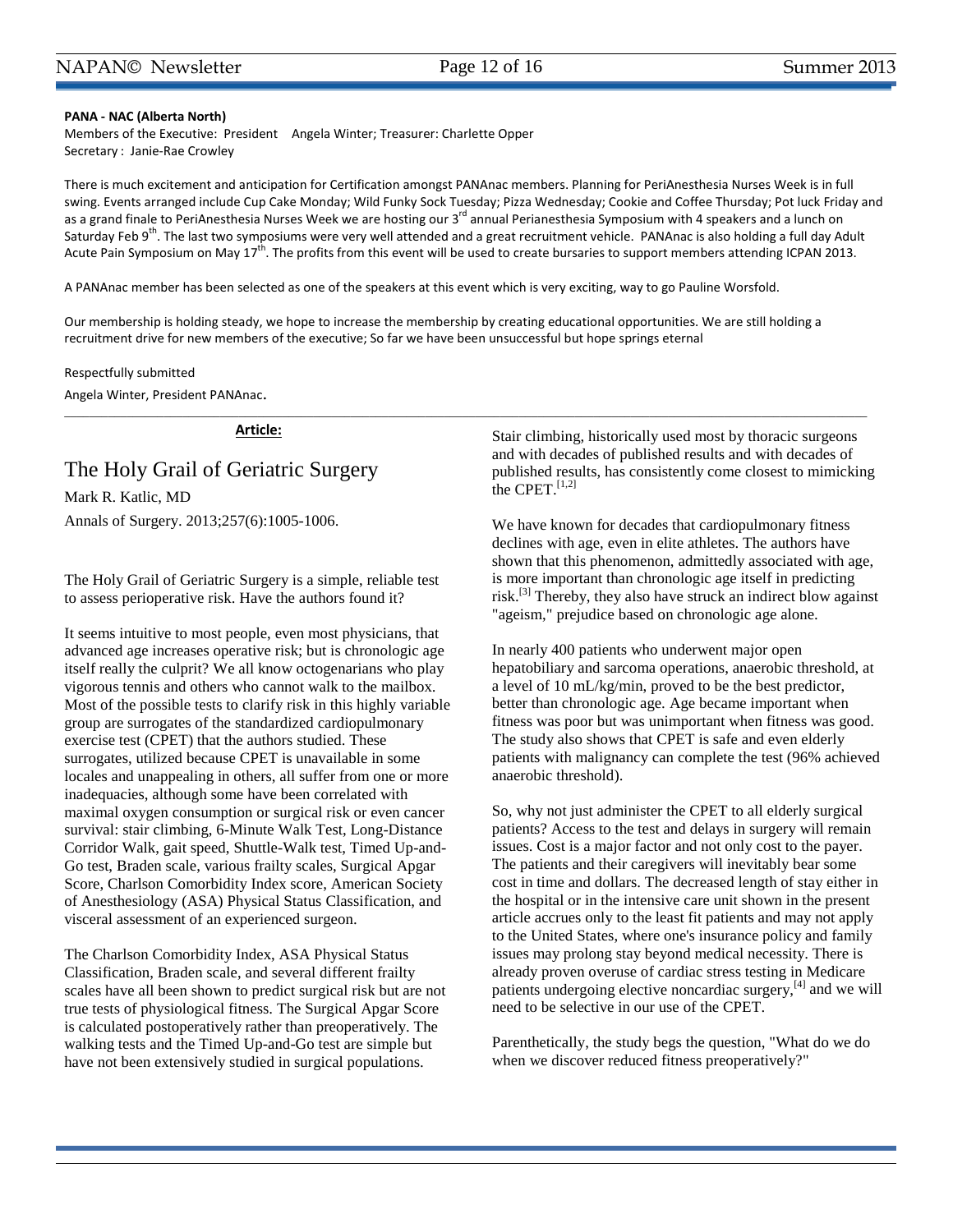#### NAPAN© Newsletter Page 13 of 16 Summer 2013

Although pulmonary rehabilitation before lung resection has been proven valuable in certain sets of high-risk patients, in general, studies of prehabilitation have shown equivocal results to date.<sup>[\[5\]](javascript:newshowcontent()</sup> Attempts to improve nutrition, medication use, and postdischarge care are admirable but even more speculative. I suspect that a well-defined patient population (eg, below anaerobic threshold or frail by criteria) given a discrete intervention (eg, brief, evidence-based prehabilitation) would show benefit from that intervention. Given our burgeoning elderly population, most of whom need surgery sometime, this is a ripe area for research.

Many centers have shown excellent results, results equal to a younger population, in septugenarians, octogenarians, and even nonagenarians undergoing major operations such as esophagogastectomy, pancreaticoduodenectomy, and ascending aorta replacement. Better selection of patients may be a factor in their good results, but so may be the great attention to detail perioperatively. Gretschel et al,  $\frac{1}{6}$  for example, showed that despite statistically increased comorbidities compared with a younger cohort, their elderly patients suffered no increased morbidity or mortality after gastric resection for cancer. Our Sinai Center for Geriatric Surgery is taking this dual approach: more comprehensive preoperative evaluation of the elderly and excessive attention to perioperative detail.

What should surgeons do in 2013? They should incorporate into their preoperative assessment as many of the Best Practices for Optimal Preoperative Assessment of the Geriatric Surgical Patient, recently promulgated in dual publications by the American College of Surgeons and The American Geriatrics Society.[\[7\]](javascript:newshowcontent() Patients identified to be at risk (frail or depressed or malnourished, patients with delirium or diminished cognition or poor functional status), particularly those for whom a extensive surgical procedure is planned, should then be referred for the CPET.

Have the authors found the Holy Grail of Geriatric Surgery? Not yet. As good as it is, the CPET cannot be conducted easily in a surgeon's office or in a routine preoperative testing suite. However, they have shown CPET to be an excellent option for the assessment of selected patients, and we need every possible tool if we are to improve surgical results in our grandparents, parents, and—soon enough—ourselves.

#### **References:**

- 1. Brunelli A, Refai M, Xiume F, et al. Performance at symptom-limited stairclimbing test is associated with increased cardiopulmonary complications, mortality, and costs after major lung resection. *Ann Thorac Surg*. 2008;86:240–247; discussion 247–248.
- 2. Pollock M, Roa J,Benditt J, et al. Estimation of ventilatory reserve by stair climbing. A study in patients with chronic airflow obstruction. *Chest*. 1993;104:1378–1383.
- 3. Snowden CP, Prentis JM, Jacques BC, et al. Cardiorespiratory fitness predicts mortality and hospital length of stay after major elective surgery in older people. *Ann Surg*. 2013;257:999–1004.
- 4. Sheffield KM, McAdams PS, Benarroch-Gampel J, et al. Overuse of preoperative cardiac stress testing in Medicare patients undergoing elective noncardiac surgery. *Ann Surg*. 2012;257:73–80.
- 5. Killewich LA. Strategies to minimize postoperative deconditioning in elderly surgical patients. *J Am Coll Surg*. 2006;203:735–745.
- 6. Gretschel S, Estevez-Schwarz L, Hunerbein M, et al. Gastric cancer surgery in elderly patients. *World J Surg*. 2006;30:1468–1474.
- 7. Chow WB, Rosenthal RA, Merkow RP, et al. Optimal preoperative assessment of the geriatric surgical patient: a best practices guideline from the American College of Surgeons National Surgical Quality Improvement Program and the American Geriatrics Society. *J Am Coll Surg*. 2012;215:453– 466.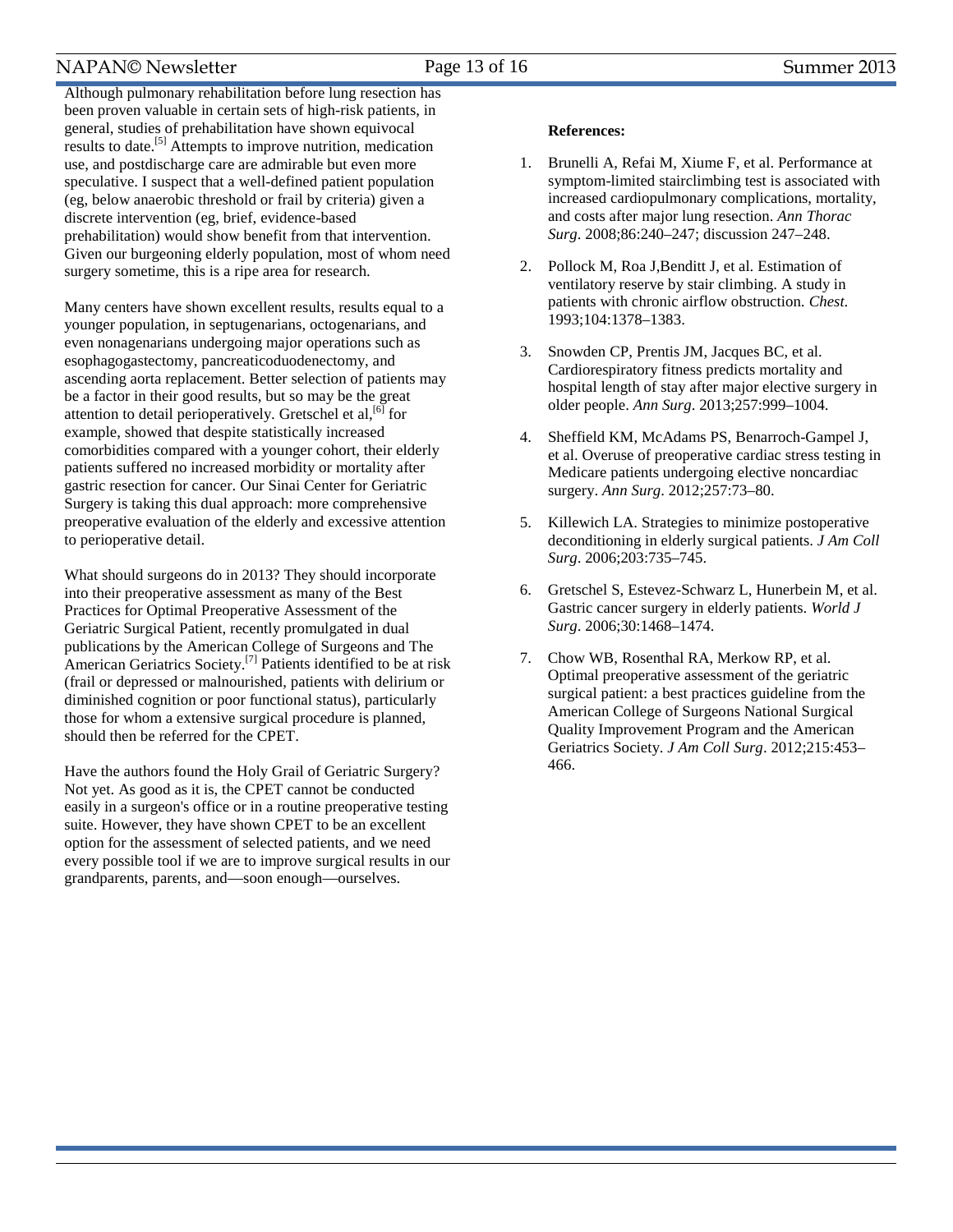#### **International Conference for PeriAnesthesia Nurses (ICPAN)**



In 2008, during an annual meeting of the British Anaesthetic & Recovery Nurses Association (BARNA), several international nurse colleagues socialising in a London pub began to discuss the possibility of hosting a collaborative global conference that would include participation from other associations. The Past President of the American Society of PeriAnaesthesia Nurses (ASPAN) and the BARNA Chairperson agreed to give this idea a try. In early 2009, the ASPAN Past President contacted the President of the National Association of PeriAnesthesia Nurses, Canada (NAPANc) and the Chairperson of the Irish Anaesthetic & Recovery Nurses Association (IARNA) to inquire if each would be interested in creating an International Conference for PeriAnaesthesia Nurses (ICPAN). The response was a resounding "YES!" A first meeting was held during the April 2009 ASPAN National Conference in Washington, D.C., and exploratory planning began.

Amazingly, just a short time later, the first ICPAN was hosted by NAPAN© in Canada's largest city, Toronto. The 2011 organising committee, comprising volunteer chairpersons from the four associations, was eventually augmented by newly found international colleagues through extensive virtual outreach. The enthusiasm and anticipation surrounding this event was incredible! In October 2011, over 500 eager delegates and exhibitors arrived from all corners of the globe to attend. The dream of uniting global perianaesthesia / anaesthetic and recovery nursing practitioners was realised and embodied the inaugural conference slogan, "Many Practices … Just One World." Today, a fledgling ICPAN organisation exists with more professional nursing organisations and colleagues becoming involved, each working toward establishment of an enduring collaborative global networking group.

# Converging Practice ~ Celtic Style

It is extremely fitting that the Irish Anaesthetic and Recovery Nurses Association (IARNA) will host the next ICPAN, as 2013 has been named ["The Year of the Gathering."](http://www.icpanconference.com/index.php/the-gathering/) Our "gathering" of delegates, from all areas of perianaesthesia/anaesthetic and recovery nursing, will meet at City West venue just outside Dublin City. Following the huge success of the 2011 Inaugural Conference in Toronto, Ontario, Canada, exhibitors and potential delegates are already actively seeking information and are quite excited that we will host in Ireland's capital.

The medieval city of Dublin eagerly extends a warm welcome to delegates from across the globe! As a rising star in the worldwide stage of meeting and conference destinations, Dublin is an exciting, safe and inspirational city that naturally combines contemporary and historic, modern and traditional, and all with a characteristically laid back Irish quality. A dedicated multinational organising committee is preparing an exciting educational programme which reflects current trends in perianaesthesia nursing. The Irish people are renowned for "having the craic" (having fun), so we are planning a lively social programme to keep you entertained during leisure time. This website will be the central point for information and communication, so please revisit regularly and 'Like' our Facebook page for details of the conference. Céad Míle Fáilte go hÉirinn (A hundred thousand welcomes to Ireland)! Ann Hogan,

IARNA Chairperson

To Register: [http://www.icpanconference.com](http://www.icpanconference.com/) 

Let's keep the sharing happening internationally by having a great show from Canada.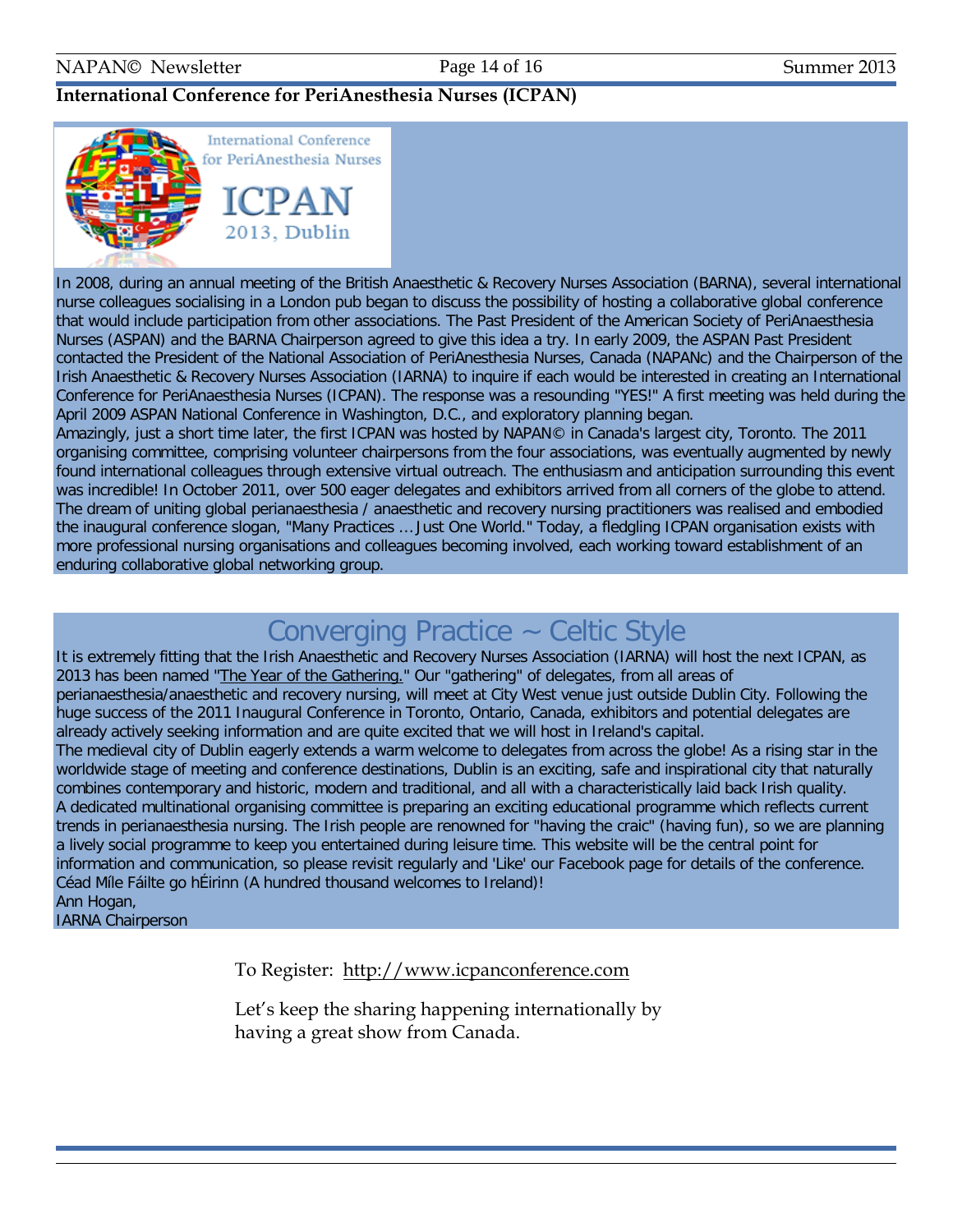#### NAPAN© Newsletter Page 15 of 16 Summer 2013



#### **PeriAnesthesia Nurses Certification:**

For Registered Nurses working in PreAdmission, Day of Surgery, Phase I, Phase II or Extended Observation areas. Environments include: PACU, Day Surgery, PreAdmission, Interventional Radiology, Endoscopy, Out of Hospital offices and surgical centres, including Oral Surgery, Plastic Surgery, and any other area where Anesthesia is administered to patients for the purposes of a therapeutic intervention (invasive or non-invasive)

The development of the Certification Examination with the Canadian Nurses Association (CNA) is underway! Over 50 volunteers (PeriAnesthesia Nurses from across Canada) have generously donated their time and have committed to this task.

In the fall of 2012, volunteers travelled to Ottawa to develop competencies over a 5 day period. This not only requires that these generous volunteers give of their time, but they will also have travel and accommodation costs to recover.

There will be many other expenses incurred by our Volunteers. Won't you assist them with their financial obligations so that they may concentrate on developing our Certification Examination?

All donors to this cause will be recognized in the NAPAN© newsletters, on this website (see list below), and in the Certification Study Guide. Receipts for all donations will be issued.

To see information regarding Certification, please go to this link: [Certification for PeriAnesthesia Nurses of Canada](http://www.napanc.org/education/certification-examination)

To read more about donations for Certification, please read this letter: [NAPANc Letter to Donors for Certification.](http://www.napanc.org/assets/Forms/NAPANc%20Letter%20to%20Donors%20for%20Certification%20Fundraising%20Final.pdf)

To donate money or other valuable items (hotel accommodation, travel vouchers i.e. train, bus, airline, gasoline vouchers, food/restaurant vouchers, etc.) please print the following form and mail or fax to the address indicated: [NAPANc Certification Donors](http://www.napanc.org/assets/Forms/NAPANc%20Certification%20Fundraising%20Donor%20Pledge%20Form.pdf)  [Pledge Form](http://www.napanc.org/assets/Forms/NAPANc%20Certification%20Fundraising%20Donor%20Pledge%20Form.pdf) or purchase [a Mountie Bear](http://www.napanc.org/assets/Publications/Mountie%20Bears%20Advertisement.pdf) or [T-shirt](http://www.napanc.org/assets/Publications/T-Shirt%20Advertisement.pdf) from our recent Inaugural International Conference (click on the link provided to order yours). Proceeds will go towards Certification expenses. *Thank you in advance for your generous donation!* 

#### **NAPANc would like to thank the following** *Donors for Certification of PeriAnesthesia Nurses of Canada* **for their generous contributions Most Recent Donations, 2013**:

Mariola Brady, Mary Lou Drescher, Sue Kroes, Lya Lamb, Alain Vienneau, Janet Shaughnessy, Laura Van Loon, Paula Ferguson, Thao Le

Department of Anesthesia, Health Sciences Centre, St.John's NL; Dawson & Associates, Marketing Services, Kitchener, Ontario

PeriAnesthesia Nurses of British Columbia (PANBC); PeriAnesthesia Nurses of Alberta: both North and South Chapters (PANA-nac and PANA-sac)

PeriAnesthesia Nurses Group of Sasketchewan (PANGS); Manitoba Association of PeriAnesthesia Nurses (MAPAN)

Ontario PeriAnesthesia Nurses Association (OPANA); Quebec PeriAnesthesia Nurses Association (QPANA)

PeriAnesthesia Nurses of New Brunswick and Prince Edward Island (PANNB/PEI)

Association of Nova Scotia's PeriAnesthesia Nurses (ANSPAN) *and the proceeds from the Silent Auction at the 11th National Conference, 2012*